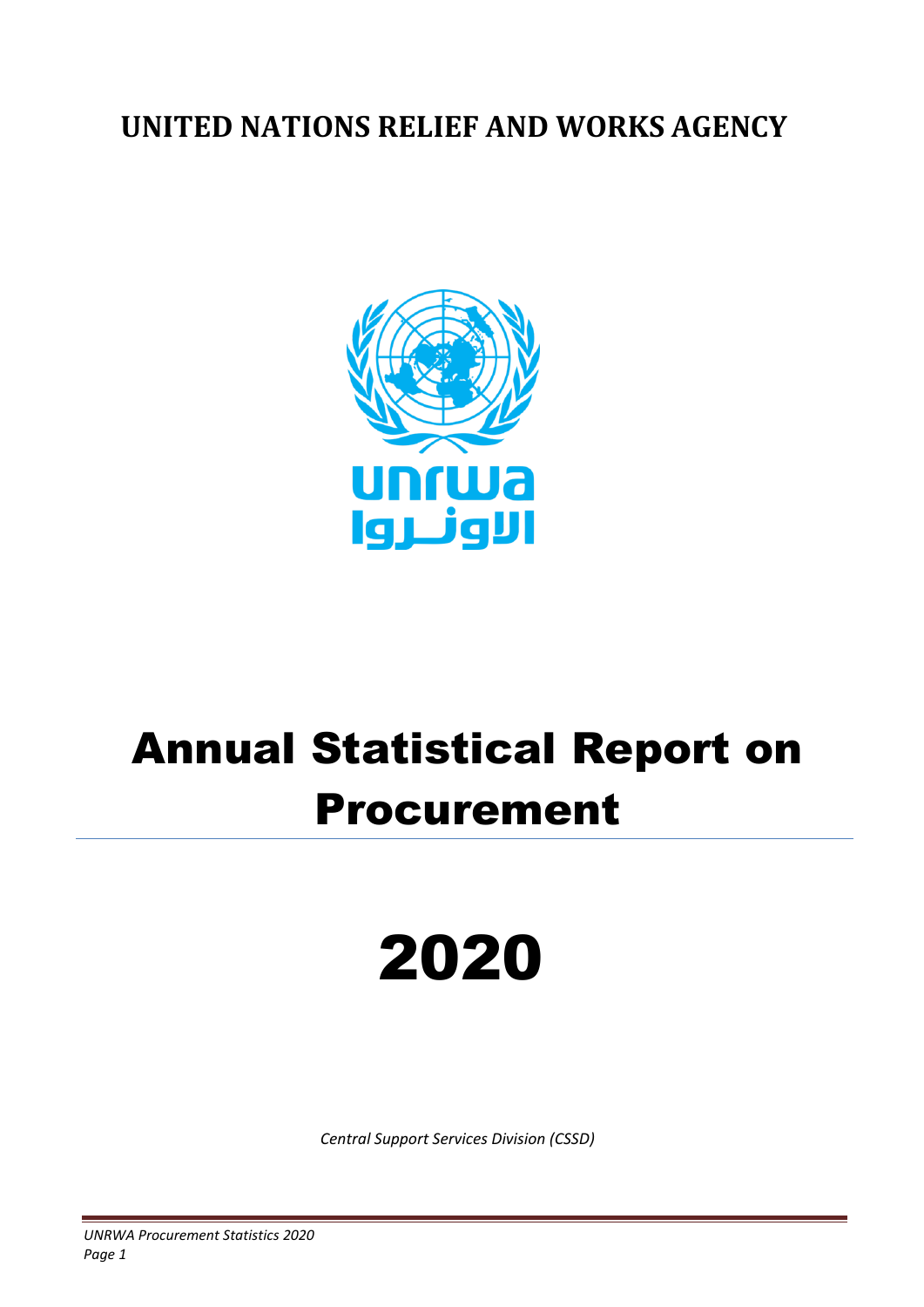| ID               | <b>Location</b> | <b>Category</b> | Value (US \$)                      | % from same<br><b>Proportion</b><br>category |        | <b>Count of</b><br><b>Contracts</b> | <b>Proportion</b> |
|------------------|-----------------|-----------------|------------------------------------|----------------------------------------------|--------|-------------------------------------|-------------------|
| $\Omega$         | HQ              | Goods           | 86,575,535                         | 73.25%                                       | 38.38% | 949                                 | 10.27%            |
| 0                | HQ              | <b>Services</b> | 8,787,085                          | 11.53%                                       | 3.90%  | 397                                 | 4.30%             |
| 0                | HQ              | Construction    | 1,439,996                          | 4.61%                                        | 0.64%  | 14                                  | 0.15%             |
| 2                | <b>FOG</b>      | Goods           | 11,549,353                         | 9.77%                                        | 5.12%  | 1,435                               | 15.53%            |
| $\overline{2}$   | <b>FOG</b>      | <b>Services</b> | 20,581,296                         | 27.02%                                       | 9.12%  | 804                                 | 8.70%             |
| $\overline{2}$   | <b>FOG</b>      | Construction    | 17,547,853                         | 56.22%                                       | 7.78%  | 59                                  | 0.64%             |
| 3                | <b>FOL</b>      | Goods           | 4,531,893                          | 3.83%                                        | 2.01%  | 658                                 | 7.12%             |
| 3                | <b>FOL</b>      | <b>Services</b> | 22,604,708                         | 29.67%                                       | 10.02% | 1,081                               | 11.70%            |
| 3                | <b>FOL</b>      | Construction    | 9,622,401                          | 30.83%                                       | 4.27%  | 127                                 | 1.37%             |
| 4                | FOS             | Goods           | 6,477,261                          | 5.48%                                        | 2.87%  | 659                                 | 7.13%             |
| 4                | <b>FOS</b>      | <b>Services</b> | 4,715,528                          | 6.19%                                        | 2.09%  | 780                                 | 8.44%             |
| 4                | <b>FOS</b>      | Construction    | 67,100                             | 0.21%                                        | 0.03%  | 1                                   | 0.01%             |
| 5                | <b>FOJ</b>      | Goods           | 437,617                            | 0.37%                                        | 0.19%  | 205                                 | 2.22%             |
| 5                | <b>FOJ</b>      | <b>Services</b> | 9,719,683                          | 12.76%                                       | 4.31%  | 390                                 | 4.22%             |
| 5                | <b>FOJ</b>      | Construction    | 223,483                            | 0.72%                                        | 0.10%  | 39                                  | 0.42%             |
| 6                | <b>FOW</b>      | Goods           | 8,626,697                          | 7.30%                                        | 3.82%  | 1,146                               | 12.40%            |
| 6                | <b>FOW</b>      | <b>Services</b> | 9,771,077                          | 12.83%                                       | 4.33%  | 477                                 | 5.16%             |
| 6                | <b>FOW</b>      | Construction    | 2,311,472                          | 7.41%                                        | 1.02%  | 21                                  | 0.23%             |
| Total Value (\$) |                 | 225,590,041     | <b>Total Count of Transactions</b> |                                              | 9,242  |                                     |                   |

#### **1. Breakdown of Procurement per Contracts Type and Issuing Locations**

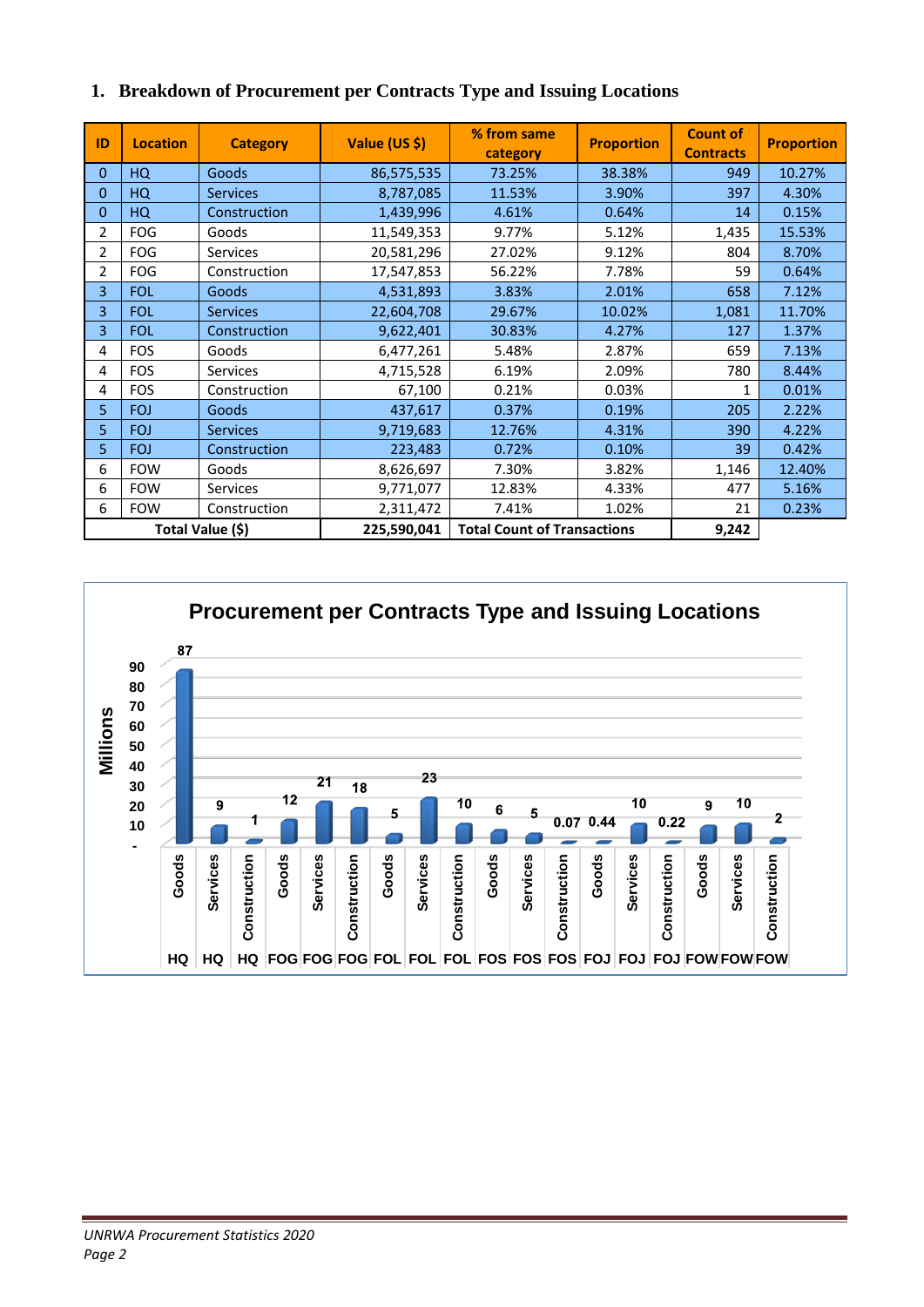#### **2. Summary of Procurement Value per Issuing Location**

|            | <b>Amount US \$</b> | <b>Proportion</b> |
|------------|---------------------|-------------------|
| HQ         | 96,802,616          | 43%               |
| <b>FOG</b> | 49,678,503          | 22%               |
| <b>FOL</b> | 36,759,002          | 16%               |
| <b>FOS</b> | 11,259,890          | 5%                |
| <b>FOJ</b> | 10,380,783          | 5%                |
| <b>FOW</b> | 20,709,246          | 9%                |
|            | 225,590,041         | <b>US Dollar</b>  |



**3. Comparison between 2019 and 2020 Total Procurement Volume per Contracts Type**

|                     |              | 2020              |              |                   |
|---------------------|--------------|-------------------|--------------|-------------------|
|                     | <b>Total</b> | <b>Proportion</b> | <b>Count</b> | <b>Proportion</b> |
| <b>Goods</b>        | 118,198,357  | 52%               | 5,052        | 55%               |
| <b>Services</b>     | 76,179,378   | 34%               | 3,929        | 42%               |
| <b>Construction</b> | 31,212,306   | 14%               | 261          | 3%                |
|                     | 225.590.041  | 100%              | 9.242        | 100%              |



|                     |              | 2019              |              |                   |
|---------------------|--------------|-------------------|--------------|-------------------|
|                     | <b>Total</b> | <b>Proportion</b> | <b>Count</b> | <b>Proportion</b> |
| <b>Goods</b>        | 126,096,355  | 48%               | 5,857        | 57%               |
| <b>Services</b>     | 77,070,055   | 29%               | 4.041        | 40%               |
| <b>Construction</b> | 61,006,252   | 23%               | 292          | 3%                |
|                     | 264,172,661  | 100%              | 10,190       | 100%              |

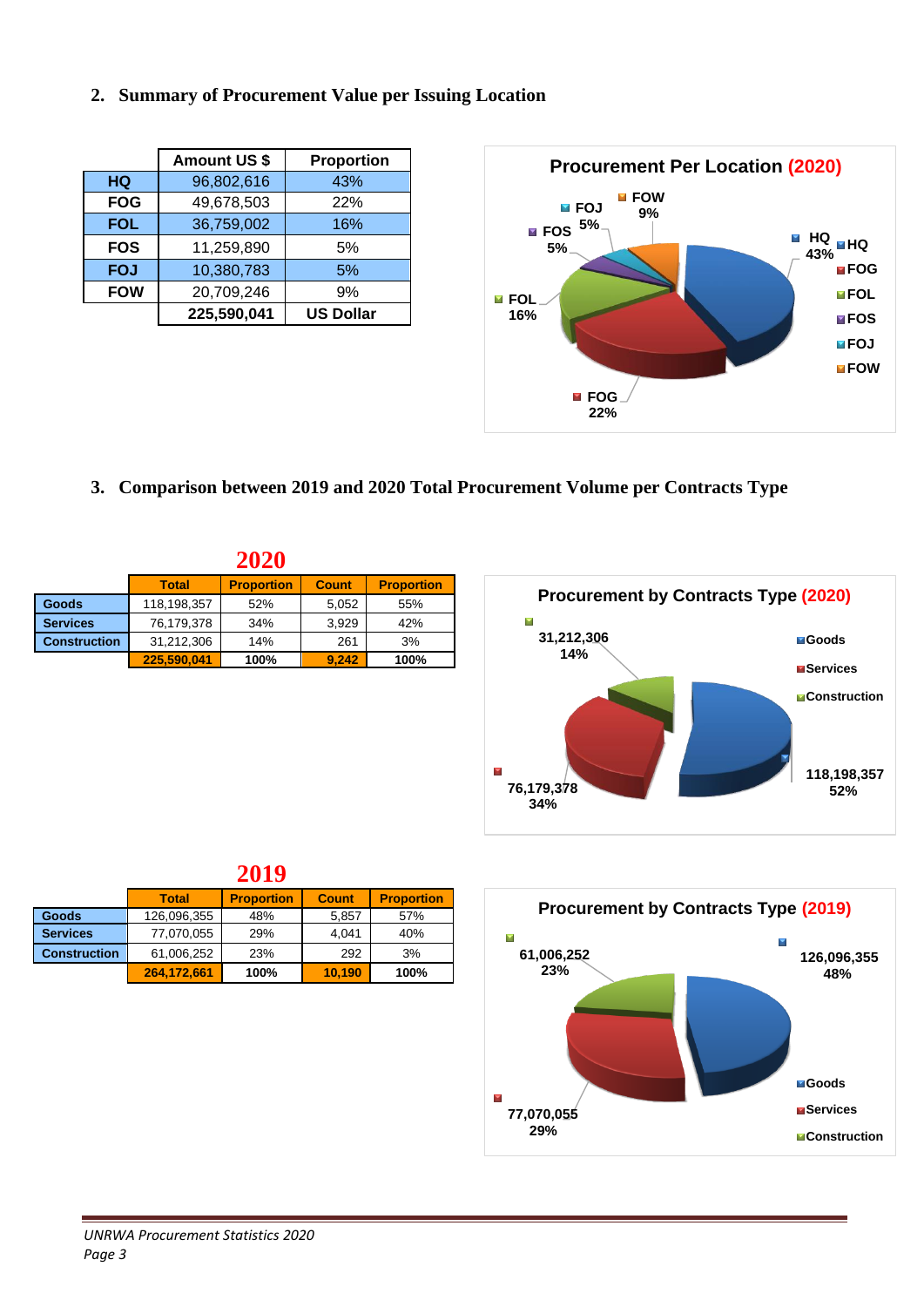#### **4. Goods Purchase Orders Count by Destination**

|                |                  | <b>Delivery Location</b> |            |            |            |            |     |                  |
|----------------|------------------|--------------------------|------------|------------|------------|------------|-----|------------------|
|                |                  | <b>FOG</b>               | <b>FOL</b> | <b>FOS</b> | <b>FOJ</b> | <b>FOW</b> | HQ  | <b>Totals \$</b> |
|                | <b>HQ</b>        | 118                      | 26         | 50         | 440        | 29         | 286 | 949              |
|                | <b>FOG</b>       | 1,430                    |            |            |            |            | 5   | 1,435            |
| <b>Issuing</b> | <b>FOL</b>       |                          | 658        |            |            |            |     | 658              |
| <b>Field</b>   | <b>FOS</b>       |                          |            | 657        |            |            | 2   | 659              |
|                | <b>FOJ</b>       |                          |            |            | 193        |            | 12  | 205              |
|                | <b>FOW</b>       | 3                        |            |            |            | 1,141      | ◠   | 1,146            |
|                | <b>Totals \$</b> | 1,551                    | 684        | 707        | 633        | 1,170      | 307 | 5,052            |



#### **5. Goods Purchase Orders Dollar Values by Destination**

|                |               | <b>FOG</b> | <b>FOL</b> | <b>FOS</b> | <b>FOJ</b> | <b>FOW</b> | HQ        | <b>Totals \$</b> |
|----------------|---------------|------------|------------|------------|------------|------------|-----------|------------------|
|                | <b>HQ</b>     | 70,723,331 | 973,877    | 4,269,224  | 6,294,846  | 1,934,948  | 2,379,310 | 86,575,535       |
|                | <b>FOG</b>    | 11,437,926 |            |            |            |            | 111,427   | 11,549,353       |
| <b>Issuing</b> | <b>FOL</b>    |            | 4,531,893  |            |            |            |           | 4,531,893        |
| field          | <b>FOS</b>    |            |            | 6,432,666  |            |            | 44,595    | 6,477,261        |
|                | <b>FOJ</b>    |            |            |            | 428,304    |            | 9,313     | 437,617          |
|                | <b>FOW</b>    | 7,467      |            |            |            | 8,567,238  | 51,992    | 8,626,697        |
|                | <b>Totals</b> | 82,168,723 | 5,505,770  | 10,701,891 | 6,723,150  | 10,502,186 | 2,596,637 | 118,198,357      |

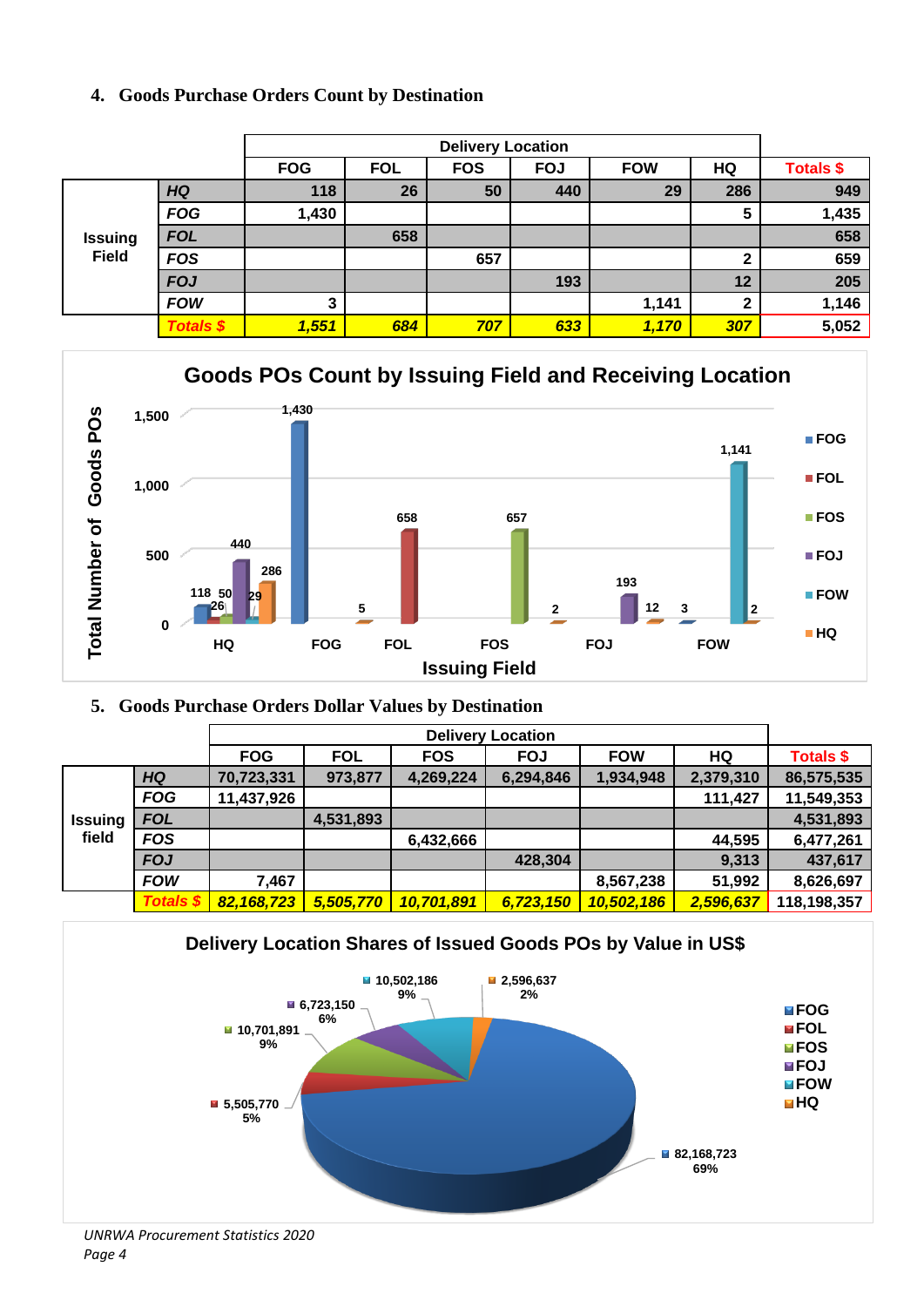

**6. Procurement (Goods, Services & Construction) per Suppliers/Contractors Country of Origin (Full List)**

| S.No.                   | <b>Vendor Country</b>       | <b>Total USD</b> | <b>No. of Contracts</b> |
|-------------------------|-----------------------------|------------------|-------------------------|
| 1                       | Palestine                   | 73,592,920       | 3,522                   |
| $\overline{2}$          | Lebanon                     | 37,437,723       | 1,845                   |
| $\overline{3}$          | Turkey                      | 36,739,785       | 43                      |
| $\overline{\mathbf{4}}$ | Jordan                      | 21,621,314       | 1,604                   |
| $\overline{5}$          | Syria                       | 11,089,492       | 1,427                   |
| 6                       | Israel                      | 9,601,076        | 401                     |
| $\overline{7}$          | France                      | 9,088,720        | $\overline{2}$          |
| 8                       | India                       | 5,417,820        | 48                      |
| $\overline{9}$          | Oman                        | 4,086,445        | 5                       |
| 10                      | Denmark                     | 3,424,784        | 60                      |
| 11                      | Cyprus                      | 3,287,955        | 25                      |
| 12                      | Austria                     | 2,684,903        | 20                      |
| 13                      | Netherlands                 | 1,573,705        | 13                      |
| 14                      | <b>United Arab Emirates</b> | 1,226,146        | $\,8\,$                 |
| 15                      | Switzerland                 | 1,006,802        | 14                      |
| 16                      | United Kingdom              | 653,713          | 16                      |
| 17                      | Spain                       | 632,623          | 3                       |
| $\overline{18}$         | Canada                      | 469,973          | $\overline{5}$          |
| $\overline{19}$         | Bangladesh                  | 317,458          | $\overline{8}$          |
| 20                      | <b>USA</b>                  | 304,823          | 60                      |
| $\overline{21}$         | Italy                       | 298,955          | 3                       |
| $\overline{22}$         | Belgium                     | 274,164          | $\overline{43}$         |
| 23                      | Egypt                       | 270,791          | 15                      |
| $\overline{24}$         | Norway                      | 224,952          | $\overline{2}$          |
| 25                      | Sweden                      | 79,440           | $\overline{5}$          |
| $\overline{26}$         | Ireland                     | 64,234           | $\overline{26}$         |
| 27                      | Pakistan                    | 50,000           | 1                       |
| 28                      | China                       | 26,052           | $\overline{7}$          |
| 29                      | Singapore                   | 21,070           | $\overline{2}$          |
| 30                      | Japan                       | 14,889           | $\overline{3}$          |
| 31                      | New Zealand                 | 4,968            | $\overline{2}$          |
| 32                      | Nepal                       | 1,499            | $\overline{1}$          |
| $\overline{33}$         | Eswatini                    | 526              | $\mathbf{1}$            |
| 34                      | Malaysia                    | 320              | $\overline{2}$          |
|                         | <b>Grand Total</b>          | 225,590,041      | 9,242                   |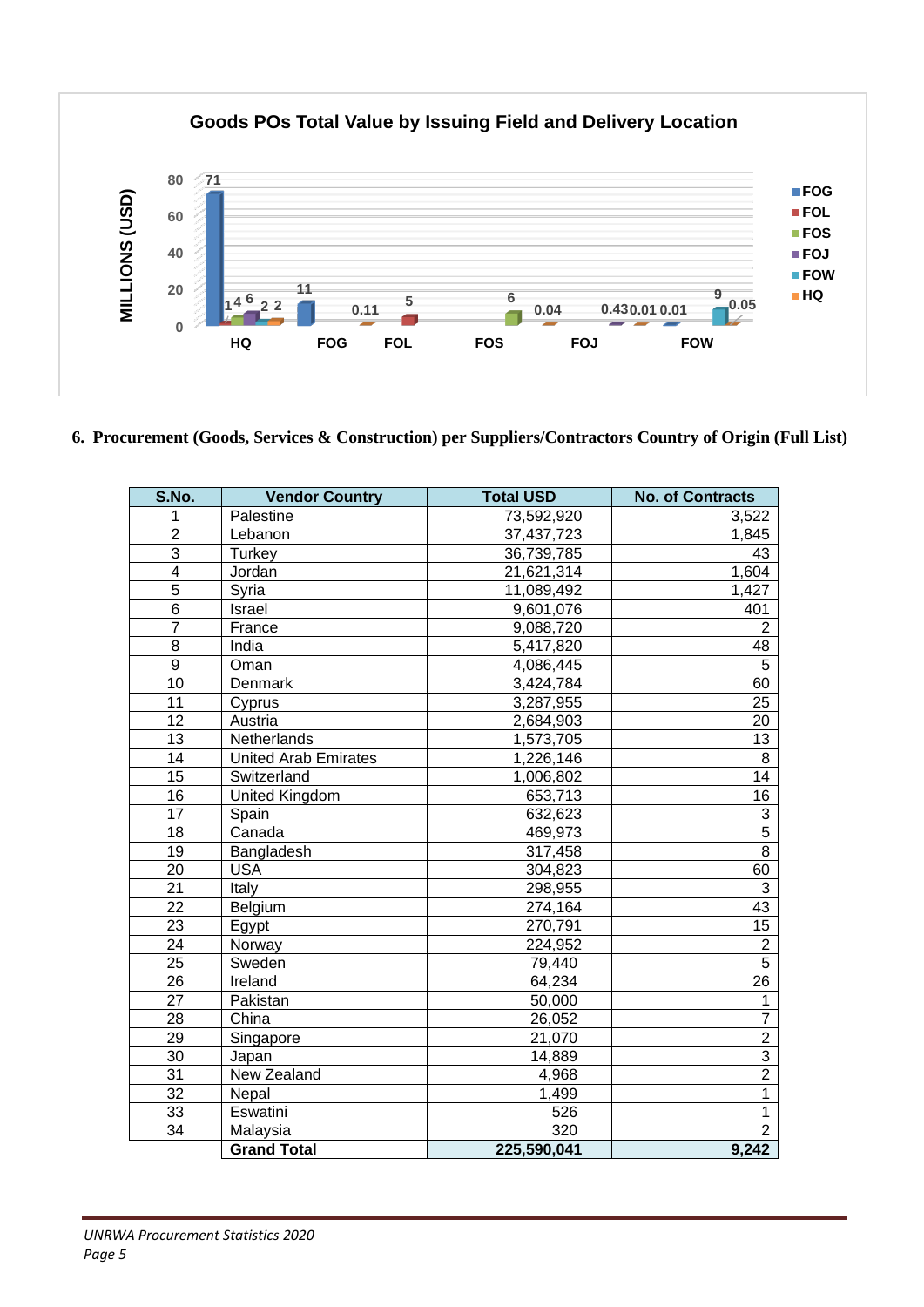#### **7. Analysis by Threshold of Contracts for Goods, Services and Construction**

| <b>Goods</b>          |                           | HQ.              | <b>FOG</b>         | <b>FOL</b>       | <b>FOS</b>       | <b>FOJ</b>      | <b>FOW</b>       | <b>Totals</b>      | $\%$          |
|-----------------------|---------------------------|------------------|--------------------|------------------|------------------|-----------------|------------------|--------------------|---------------|
| $>= $1m$              | No. of Contracts          | 23               |                    |                  |                  |                 |                  | 23                 | 0.5%          |
|                       | Value                     | 55,387,642       |                    |                  |                  |                 |                  | 55,387,642         | 46.9%         |
| $>= 500k - 1m$        | No. of Contracts          | <b>8</b>         |                    |                  |                  |                 |                  | $\mathbf{8}$       | 0.2%          |
|                       | Value                     | 5,559,114        |                    |                  |                  |                 |                  | 5,559,114          | 4.7%          |
| $>=100 - 500k$        | No. of Contracts          | 70               | 20 <sup>2</sup>    | $\overline{4}$   | 12 <sup>2</sup>  |                 | 8 <sup>2</sup>   | 114                | 2.3%          |
|                       | Value                     | 18,428,489       | 3,956,024          | 577,891          | 2,180,954        |                 | 1,053,285        | 26,196,643         | 22%           |
| $>=10 - 100k$         | No. of Contracts          | <b>198</b>       | 179                | 99               | 105              | 11              | 202              | 794                | 15.7%         |
|                       | Value                     | 5,758,499        | 5,611,535          | 2,723,432        | 3,060,202        | 213,130         | 5,299,976        | 22,666,774         | 19.2%         |
| < 10k                 | No. of Contracts<br>Value | 650<br>1,441,792 | 1,236<br>1,981,794 | 555<br>1,230,570 | 542<br>1,236,105 | 194<br>224,488  | 936<br>2,273,436 | 4,113<br>8,388,185 | 81.4%<br>7.1% |
| <b>Contract Count</b> |                           | 949              | 1,435              | 658              | 659              | 205             | 1,146            | 5.052              |               |
| Value \$              |                           | 86,575,535       | 11,549,353         | 4,531,893        | 6,477,261        | 437,617         | 8,626,697        | 118,198,357        |               |
|                       |                           |                  |                    |                  |                  |                 |                  |                    |               |
| <b>Services</b>       |                           | <b>HQ</b>        | <b>FOG</b>         | <b>FOL</b>       | <b>FOS</b>       | <b>FOJ</b>      | <b>FOW</b>       | <b>Totals</b>      | $\%$          |
| $>= $1m$              | <b>No. of Contracts</b>   |                  |                    | $\overline{4}$   |                  | $-1$            | $\overline{1}$   | 6                  | 0.2%          |
|                       | Value                     |                  |                    | 7,360,233        |                  | 8,697,918       | 2,167,150        | 18,225,301         | 23.9%         |
|                       | No. of Contracts          |                  | $\overline{4}$     | $\overline{2}$   |                  |                 | 3 <sup>°</sup>   | 9                  | 0.2%          |
| $>= 500k - 1m$        | Value                     |                  | 2,436,907          | 1,274,820        |                  |                 | 2,144,389        | 5,856,117          | 7.7%          |
| $>=100 - 500k$        | No. of Contracts          | 18               | 50                 | 31               | 6 <sup>°</sup>   | $\overline{1}$  | 11               | 117                | 3.0%          |
|                       | Value                     | 4,376,327        | 10,777,807         | 4,912,916        | 1,135,392        | 390,802         | 2,766,950        | 24,360,193         | 32%           |
| $>=10 - 100k$         | No. of Contracts          | 107              | <b>186</b>         | 219              | 111              | 6               | 62               | 691                | 17.6%         |
|                       | Value                     | 3,721,820        | 6,332,927          | 7,567,254        | 2,405,488        | 142,780         | 1,820,875        | 21,991,143         | 28.9%         |
| < 10k                 | <b>No. of Contracts</b>   | 272              | 564                | 825              | 663              | 382             | 400              | 3,106              | 79%           |
|                       | Value                     | 688,939          | 1,033,656          | 1,489,485        | 1,174,649        | 488,183         | 871,713          | 5,746,624          | 7.5%          |
| <b>Contract Count</b> |                           | 397              | 804                | 1.081            | 780              | 390             | 477              | 3.929              |               |
| Value \$              |                           | 8,787,085        | 20,581,296         | 22,604,708       | 4,715,528        | 9,719,683       | 9,771,077        | 76,179,378         |               |
| <b>Construction</b>   |                           | <b>HQ</b>        | <b>FOG</b>         | <b>FOL</b>       | <b>FOS</b>       | <b>FOJ</b>      | <b>FOW</b>       | <b>Totals</b>      | $\frac{9}{6}$ |
| $>= $1m$              | No. of Contracts          |                  | $\overline{7}$     | $\mathbf{3}$     |                  |                 |                  | 11                 | 4.2%          |
|                       | Value                     | 1,329,478        | 13,441,355         | 7,163,267        |                  |                 |                  | 21,934,100         | 70.3%         |
| $>= 500k - 1m$        | No. of Contracts          |                  | -1                 |                  |                  |                 |                  | $\overline{2}$     | 0.8%          |
|                       | Value                     |                  | 506,494            |                  |                  |                 | 666,674          | 1,173,168          | 3.8%          |
| $>=100 - 500k$        | No. of Contracts          |                  | $\overline{9}$     | $6^{\circ}$      |                  |                 | $\overline{7}$   | 22                 | 8.4%          |
|                       | Value                     |                  | 2,503,887          | 1,304,873        |                  |                 | 1,234,500        | 5,043,260          | 16.2%         |
| $>=10 - 100k$         | No. of Contracts          | $\overline{4}$   | 26                 | 28               | $\overline{1}$   |                 | 9                | 68                 | <b>26%</b>    |
|                       | Value                     | 82,171           | 1,039,944          | 1,009,075        | 67,100           |                 | 395,000          | 2,593,290          | 8.3%          |
| < 10k                 | No. of Contracts          | 9 <sup>°</sup>   | 16                 | 90 <sub>o</sub>  |                  | 39 <sup>°</sup> | $\overline{4}$   | 158                | 60.5%         |
|                       | <b>Value</b>              | 28,346<br>14     | 56,173<br>59       | 145,187          | $\overline{1}$   | 223,483         | 15,298<br>21     | 468,488            | 1.5%          |
| <b>Contract Count</b> |                           |                  |                    | 127              |                  | 39              |                  | 261                |               |
| Value \$              |                           | 1,439,996        | 17,547,853         | 9,622,401        | 67,100           | 223,483         | 2,311,472        | 31,212,306         |               |

*UNRWA Procurement Statistics 2020 Page 6*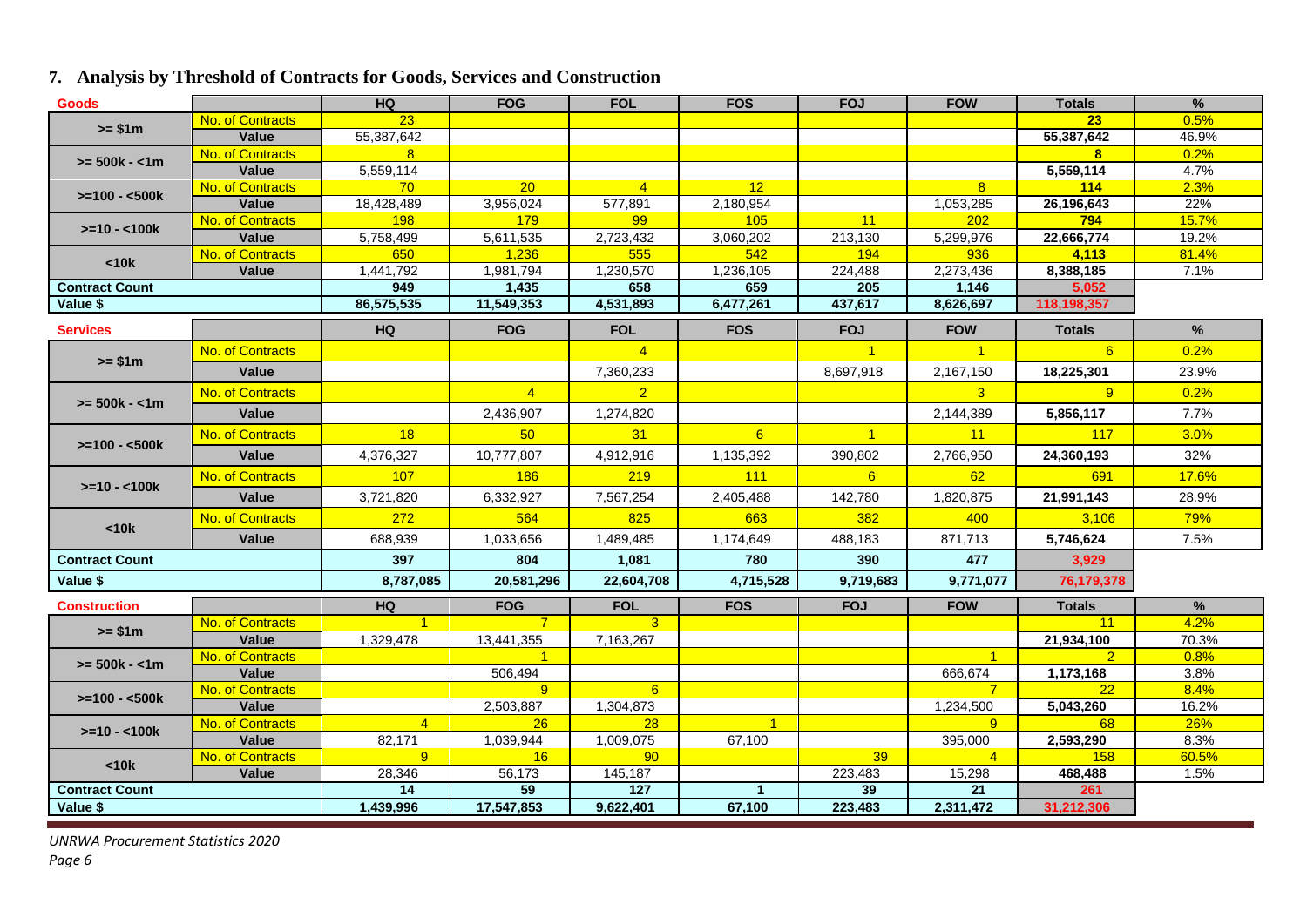#### **8. Procurement per Type of Fund**

|                      | <b>Procurement in 2020</b> |            |                     |     |  |  |  |  |
|----------------------|----------------------------|------------|---------------------|-----|--|--|--|--|
| <b>Contract Type</b> | <b>Regular Fund</b>        | %          | <b>Project Fund</b> | %   |  |  |  |  |
| <b>Goods</b>         | \$325,765                  | 0.4%       | \$30,886,541        | 22% |  |  |  |  |
| <b>Services</b>      | \$33,886,740               | 40%        | \$84,311,617        | 60% |  |  |  |  |
| <b>Construction</b>  | \$50,685,878               | 59.6%      | \$25,493,500        | 18% |  |  |  |  |
|                      | \$84,898,383               | <b>38%</b> | \$140,691,657       | 62% |  |  |  |  |





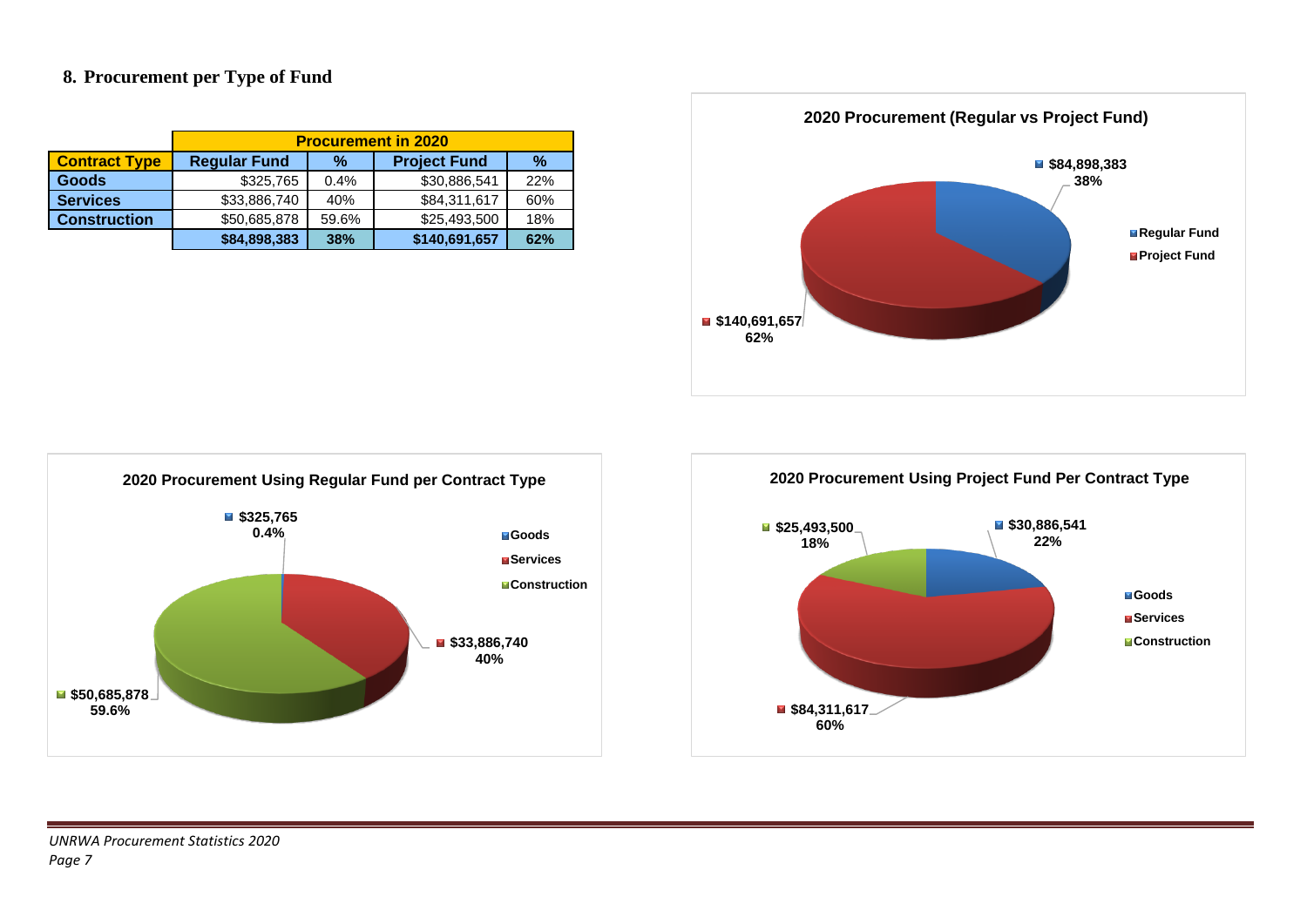#### **9. Purchase of Goods – Items listed based on UNSPSC main group and ranked by the highest dollar value**

| <b>UNSPSC</b> | <b>Description</b>                                                                                      | <b>Total Value \$</b> |
|---------------|---------------------------------------------------------------------------------------------------------|-----------------------|
| 50000000      | <b>Food Products</b>                                                                                    | 68,842,338            |
| 51000000      | <b>Drugs and Pharmaceutical Products</b>                                                                | 16,392,309            |
| 42000000      | Medical Equipment, Accessories and Supplies                                                             | 8,093,124             |
| 43000000      | Information Technology Broadcasting and Telecommunications                                              | 5,672,735             |
| 15000000      | Fuels, Fuel Additives and Lubricants                                                                    | 3,748,140             |
| 41000000      | Laboratory, Measuring, Observing and Testing Equipment                                                  | 2,285,210             |
| 53000000      | Apparel, Luggage and Personal Care Products                                                             | 2,280,611             |
| 14000000      | <b>Paper Materials and Products</b>                                                                     | 1,410,211             |
| 55000000      | <b>Published Products</b>                                                                               | 1,096,062             |
| 44000000      | Office Equipment, Accessories and Supplies                                                              | 1,003,881             |
| 24000000      | Material Handling, Conditioning, Storage Machinery, Accessories and Supplies                            | 997,403               |
| 46000000      | Security, Safety Equipment and Supplies                                                                 | 904,273               |
| 56000000      | Furniture and Furnishings                                                                               | 720,680               |
| 40000000      | Distribution, Conditioning Systems Equipment and Components                                             | 597,728               |
| 47000000      | <b>Cleaning Equipment and Supplies</b>                                                                  | 596,536               |
| 60000000      | Musical Instruments, Games, Toys, Arts, Crafts, Educational Equipment, Accessories &<br><b>Supplies</b> | 497,236               |
| 26000000      | Power Generation, Distribution Machinery and Accessories                                                | 460,084               |
| 52000000      | Domestic Appliances, Supplies and Consumer Electronic Products                                          | 456,738               |
| 25000000      | Vehicles, Vehicle Accessories and Components                                                            | 282,405               |
| 23000000      | Industrial Manufacturing, Processing Machinery and Accessories                                          | 272,627               |
| 6666666       | <b>Unspecified Goods</b>                                                                                | 216,181               |
| 30000000      | Structures, Building, Construction, Manufacturing Components and Supplies                               | 202,898               |
| 49000000      | Sports, Recreational Equipment, Supplies and Accessories                                                | 201,241               |
| 31000000      | Manufacturing Components and Supplies                                                                   | 148,806               |
| 39000000      | Electrical Systems, Lighting, Components, Accessories and Supplies                                      | 141,909               |
| 45000000      | Printing, Photographic, Audio, Visual Equipment and Supplies                                            | 135,321               |
| 12000000      | Chemicals, Bio Chemicals and Gas Materials                                                              | 124,116               |
| 27000000      | <b>Tools and General Machinery</b>                                                                      | 122,688               |
| 11000000      | Mineral, Textile, Inedible Plant and Animal Materials                                                   | 106,287               |
| 10000000      | Live Plant, Animal Material, Accessories and Supplies                                                   | 92,246                |
| 32000000      | <b>Electronic Components and Supplies</b>                                                               | 83,165                |
| 48000000      | Service Industry Machinery and Supplies                                                                 | 8,680                 |
| 13000000      | Resin, Rosin, Rubber, Foam, Films and Plastic Materials                                                 | 4,490                 |
|               |                                                                                                         | 118,198,357           |



*UNRWA Procurement Statistics 2020 Page 8*